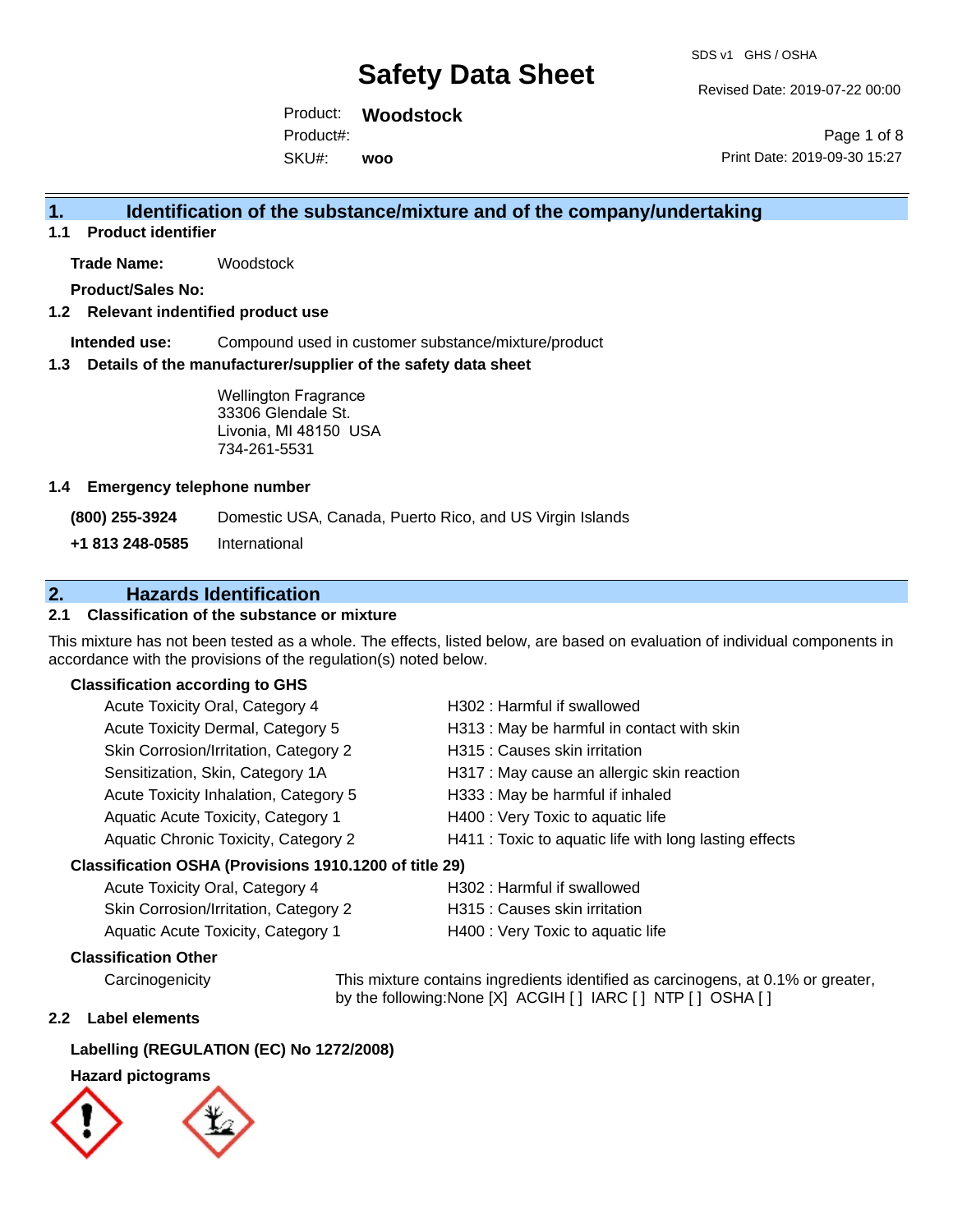Revised Date: 2019-07-22 00:00

Product: **Woodstock** 

SKU#: Product#: **woo**

Page 2 of 8 Print Date: 2019-09-30 15:27

| Harmful if swallowed                                                                     |
|------------------------------------------------------------------------------------------|
| May be harmful in contact with skin                                                      |
| Causes skin irritation                                                                   |
| May cause an allergic skin reaction                                                      |
| May be harmful if inhaled                                                                |
| Very Toxic to aquatic life                                                               |
| Toxic to aquatic life with long lasting effects                                          |
|                                                                                          |
|                                                                                          |
| Wash hands thoroughly after handling                                                     |
| Do not eat, drink or smoke when using this product                                       |
| Contaminated work clothing should not be allowed out of the workplace                    |
| Avoid release to the environment                                                         |
|                                                                                          |
| IF SWALLOWED: Call a POISON CENTER or doctor/physician if you feel unwell Rinse<br>mouth |
| IF ON SKIN: Wash with soap and water                                                     |
| IF INHALED: Call a POISON CENTER or doctor/physician if you feel unwell                  |
| If skin irritation or a rash occurs: Get medical advice/attention                        |
| Take off contaminated clothing and wash before reuse                                     |
| Wash contaminated clothing before reuse                                                  |
| <b>Collect Spillage</b>                                                                  |
|                                                                                          |

#### **2.3 Other Hazards**

**no data available**

# **3. Composition/Information on Ingredients**

# **3.1 Mixtures**

This product is a complex mixture of ingredients, which contains among others the following substance(s), presenting a health or environmental hazard within the meaning of the UN Globally Harmonized System of Classification and Labeling of Chemicals (GHS):

| CAS#<br>Ingredient | EC#                                     | Conc.<br>Range | <b>GHS Classification</b>    |
|--------------------|-----------------------------------------|----------------|------------------------------|
| 120-51-4           | 204-402-9                               | $60 - 70%$     | H302; H313; H400; H411       |
| Benzyl Benzoate    |                                         |                |                              |
| 54464-57-2         | 259-174-3                               | $5 - 10 \%$    | H315; H317; H400; H410       |
|                    | Tetramethyl Acetyloctahydronaphthalenes |                |                              |
| $127 - 51 - 5$     | 204-846-3                               | $2 - 5%$       | H316; H317; H320; H401; H411 |
| a-Isomethyl ionone |                                         |                |                              |
| 1222-05-5          | 214-946-9                               | $2 - 5%$       | H316; H400; H410             |
|                    | Hexamethylindanopyran                   |                |                              |
|                    |                                         |                |                              |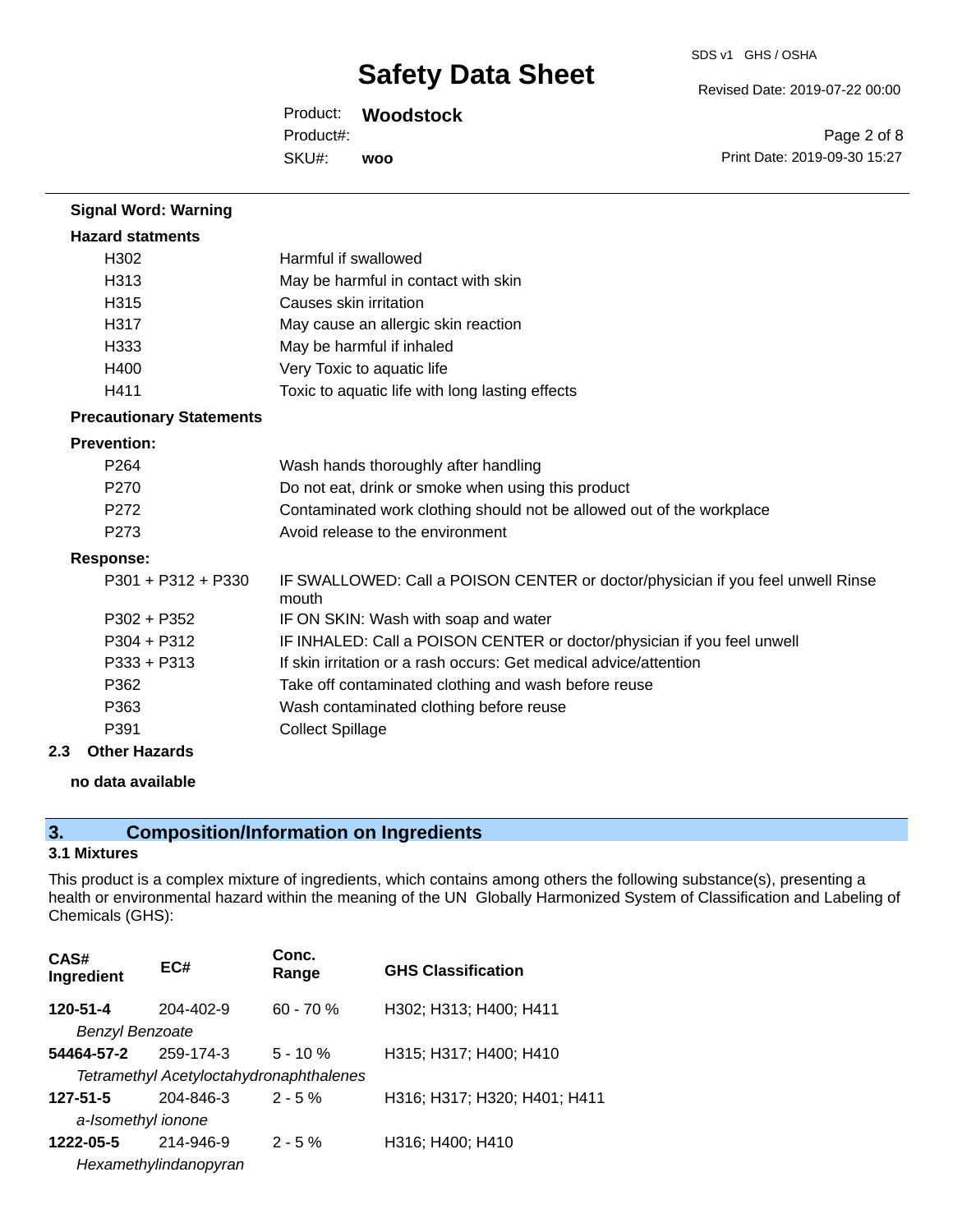Revised Date: 2019-07-22 00:00

Page 3 of 8

Product: **Woodstock**  Product#:

SKU#: **woo**

| $127 - 43 - 5$                                           |  | 204-843-7                  | $1 - 2%$       | H315; H317; H401; H411              |
|----------------------------------------------------------|--|----------------------------|----------------|-------------------------------------|
| Methyl-ß-ionone                                          |  |                            |                |                                     |
| 21145-77-7                                               |  | 244-240-6                  | $1 - 2%$       | H302; H400; H410                    |
|                                                          |  | Acetyl hexamethyl tetralin |                |                                     |
| 77-54-3                                                  |  | 201-036-1                  | $1 - 2\%$      | H317; H400; H410                    |
| Cedryl acetate                                           |  |                            |                |                                     |
| 101-86-0                                                 |  | 202-983-3                  | $1 - 2%$       | H303; H316; H317; H400; H411        |
| Hexyl cinnamaldehyde                                     |  |                            |                |                                     |
| 24851-98-7                                               |  | 246-495-9                  | $1 - 2%$       | H402                                |
| Methyldihydrojasmonate                                   |  |                            |                |                                     |
| $80 - 54 - 6$                                            |  | 201-289-8                  | $0.1 - 1.0 \%$ | H227; H302; H315; H317; H361; H401; |
| <b>Butylphenyl Methylpropional</b>                       |  |                            | H412           |                                     |
| See Section 16 for full text of GHS classification codes |  |                            |                |                                     |

See Section 16 for full text of GHS classification codes which where not shown in section 2 Total Hydrocarbon Content (%  $w/w$ ) = 0.09

# **4. First Aid Measures**

**CAS#**

31906-04-4

66068-84-6

**65113-99-7** 

105-95-3

**Ingredient EC#**

# **4.1 Description of first aid measures**

| Inhalation:                                                                      | Remove from exposure site to fresh air and keep at rest.<br>Obtain medical advice.                                     |
|----------------------------------------------------------------------------------|------------------------------------------------------------------------------------------------------------------------|
| <b>Eye Exposure:</b>                                                             | Flush immediately with water for at least 15 minutes.<br>Contact physician if symptoms persist.                        |
| <b>Skin Exposure:</b>                                                            | Remove contaminated clothes. Wash thoroughly with water (and soap).<br>Contact physician if symptoms persist.          |
| Ingestion:<br>Most important symptoms and effects, both acute and delayed<br>4.2 | Rinse mouth with water and obtain medical advice.                                                                      |
| Symptoms:                                                                        | no data available                                                                                                      |
| Risks:<br>4.3                                                                    | Refer to Section 2.2 "Hazard Statements"<br>Indication of any immediate medical attention and special treatment needed |
|                                                                                  |                                                                                                                        |

Treatment: Treatment: Treatment: Refer to Section 2.2 "Response"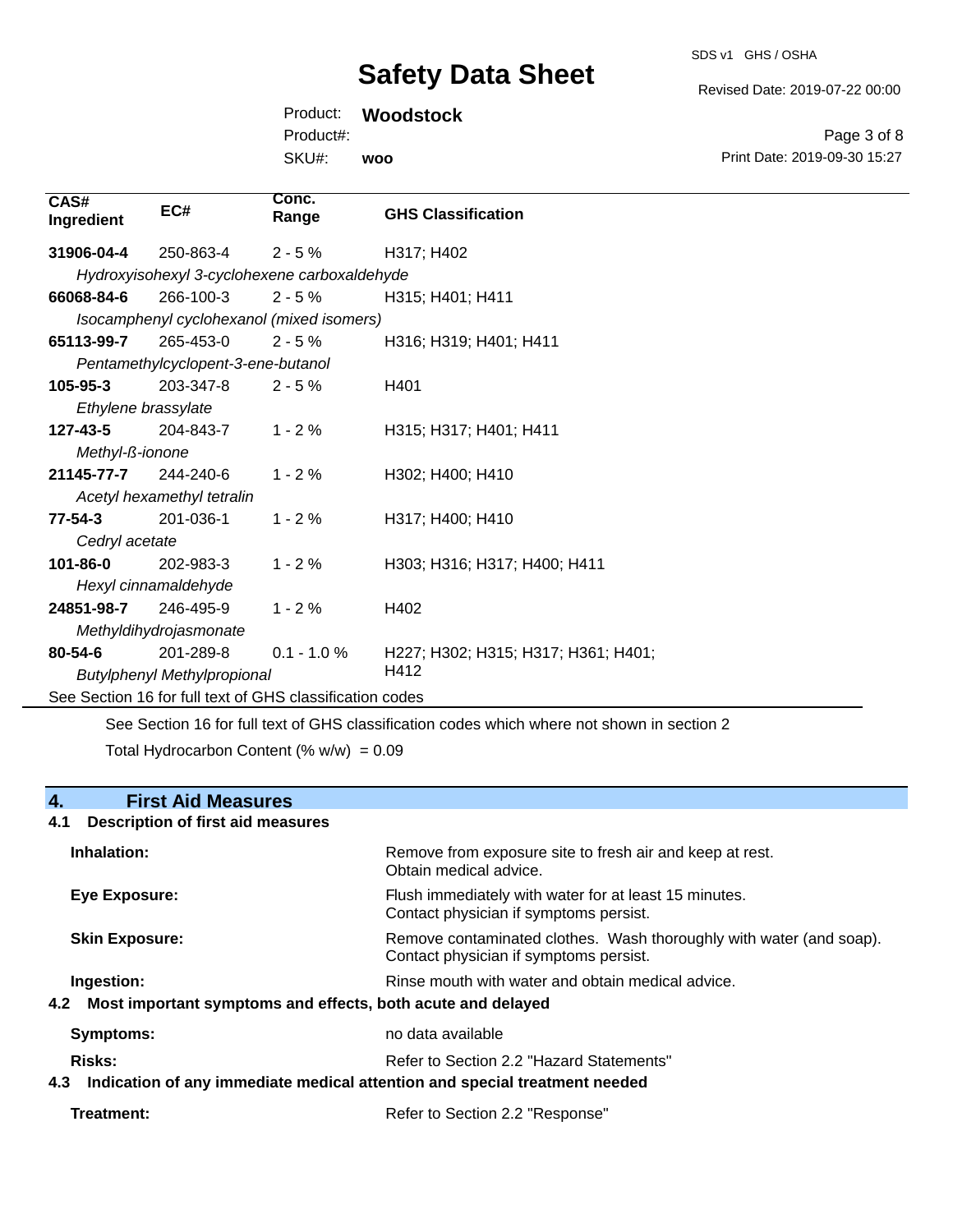SDS v1 GHS / OSHA

Revised Date: 2019-07-22 00:00

Product: **Woodstock**  SKU#: Product#: **woo**

Page 4 of 8 Print Date: 2019-09-30 15:27

| 5 <sub>1</sub><br><b>Fire-Fighting measures</b>                |                                                   |  |
|----------------------------------------------------------------|---------------------------------------------------|--|
| <b>Extinguishing media</b><br>5.1                              |                                                   |  |
| Suitable:                                                      | Carbon dioxide (CO2), Dry chemical, Foam          |  |
| Unsuitable                                                     | Do not use a direct water jet on burning material |  |
| 5.2 Special hazards arising from the substance or mixture      |                                                   |  |
| During fire fighting:<br><b>Advice for firefighters</b><br>5.3 | Water may be ineffective                          |  |
| <b>Further information:</b>                                    | Standard procedure for chemical fires             |  |

### **6. Accidental Release Measures**

#### **6.1 Personal precautions, protective equipment and emergency procedures**

Avoid inhalation and contact with skin and eyes. A self-contained breathing apparatus is recommended in case of a major spill.

# **6.2 Environmental precautions**

Keep away from drains, soil, and surface and groundwater.

#### **6.3 Methods and materials for containment and cleaning up**

Clean up spillage promptly. Remove ignition sources. Provide adequate ventilation. Avoid excessive inhalation of vapors. Gross spillages should be contained by use of sand or inert powder and disposed of according to the local regulations.

#### **6.4 Reference to other sections**

Not Applicable

# **7. Handling and Storage**

#### **7.1 Precautions for safe handling**

Apply according to good manufacturing and industrial hygiene practices with proper ventilation. Do not drink, eat or smoke while handling. Respect good personal hygiene.

#### **7.2 Conditions for safe storage, including any incompatibilities**

Store in a cool, dry and ventilated area away from heat sources and protected from light in tightly closed original container. Avoid uncoated metal container. Keep air contact to a minimum.

# **7.3 Specific end uses**

No information available

# **8. Exposure Controls/Personal Protection**

### **8.1 Control parameters**

**Exposure Limits:** Contains no substances with occupational exposure limit values.

**Engineering Controls:** Use local exhaust as needed.

#### **8.2 Exposure controls - Personal protective equipment**

**Eye protection:** Tightly sealed goggles, face shield, or safety glasses with brow guards and side shields, etc. as may be appropriate for the exposure

**Respiratory protection:** Avoid excessive inhalation of concentrated vapors. Apply local ventilation where appropriate.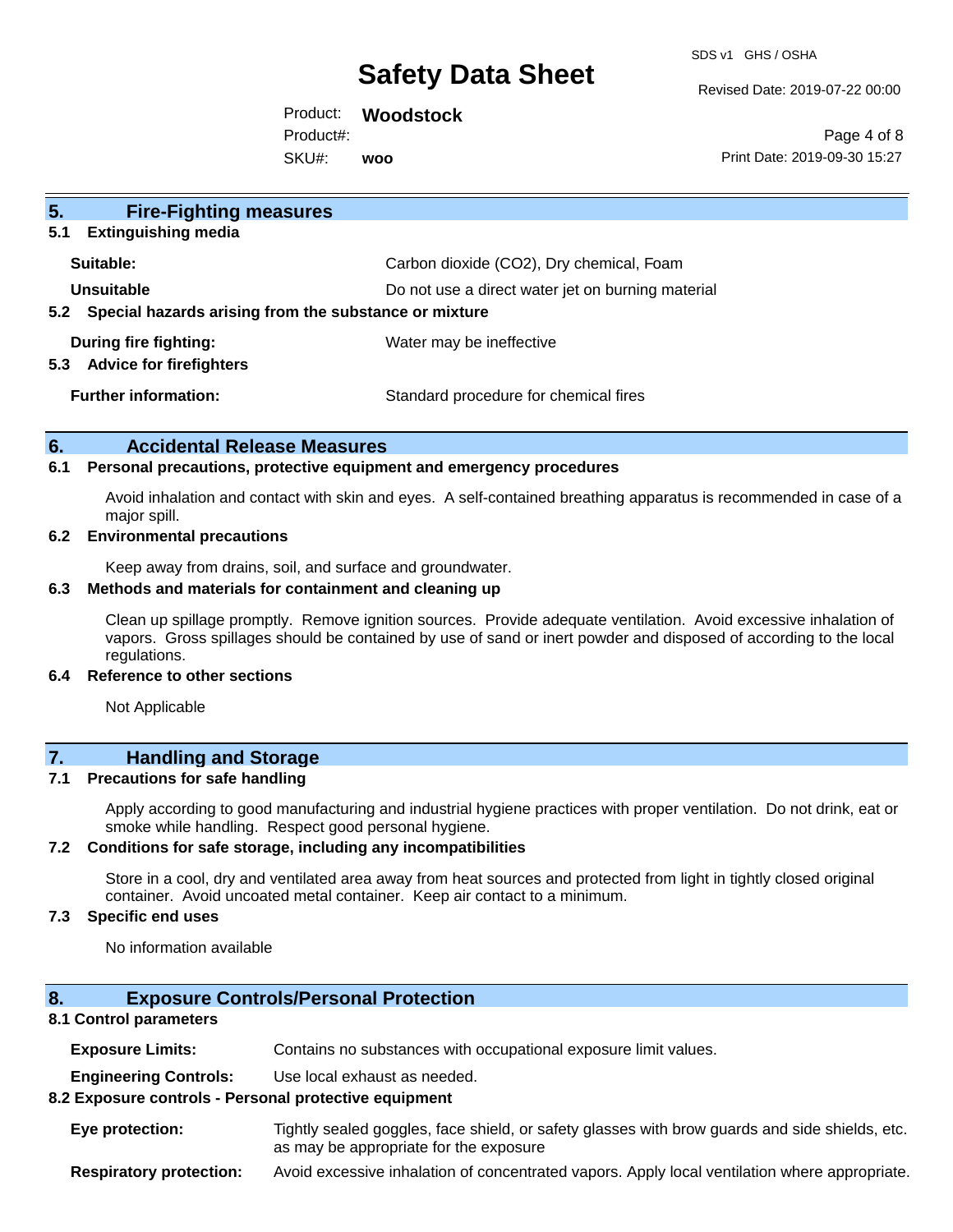SDS v1 GHS / OSHA

Revised Date: 2019-07-22 00:00

Product: **Woodstock**  SKU#: Product#: **woo**

Page 5 of 8 Print Date: 2019-09-30 15:27

**Skin protection:** Avoid Skin contact. Use chemically resistant gloves as needed.

# **9. Physical and Chemical Properties**

# **9.1 Information on basic physical and chemical properties**

| Appearance:                  | Liquid                           |
|------------------------------|----------------------------------|
| Odor:                        | Conforms to Standard             |
| Color:                       | Colorless to Yellow Tint (G0/G1) |
| <b>Viscosity:</b>            | Liquid                           |
| <b>Freezing Point:</b>       | Not determined                   |
| <b>Boiling Point:</b>        | Not determined                   |
| <b>Melting Point:</b>        | Not determined                   |
| <b>Flashpoint (CCCFP):</b>   | >200 F (93.33 C)                 |
| <b>Auto flammability:</b>    | Not determined                   |
| <b>Explosive Properties:</b> | None Expected                    |
| <b>Oxidizing properties:</b> | None Expected                    |
| Vapor Pressure (mmHg@20 C):  | 1.6704                           |
| %VOC:                        | 1.67                             |
| Specific Gravity @ 25 C:     | 1.0540                           |
| Density @ 25 C:              | 1.0510                           |
| Refractive Index @ 20 C:     | 1.5370                           |
| Soluble in:                  | Oil                              |

# **10. Stability and Reactivity**

| 10.1 Reactivity                         | None                                               |
|-----------------------------------------|----------------------------------------------------|
| <b>10.2 Chemical stability</b>          | Stable                                             |
| 10.3 Possibility of hazardous reactions | None known                                         |
| <b>10.4 Conditions to avoid</b>         | None known                                         |
| 10.5 Incompatible materials             | Strong oxidizing agents, strong acids, and alkalis |
| 10.6 Hazardous decomposition products   | None known                                         |

# **11. Toxicological Information**

#### **11.1 Toxicological Effects**

Acute Toxicity Estimates (ATEs) based on the individual Ingredient Toxicity Data utilizing the "Additivity Formula"

**Acute toxicity - Oral - (Rat) mg/kg** (LD50: 1936.5526) Harmful if swallowed **Acute toxicity - Inhalation - (Rat) mg/L/4hr** (LD50: 95.7986) May be harmful if inhaled **Skin corrosion / irritation** May be harmful if inhaled

Acute toxicity - Dermal - (Rabbit) mg/kg<br>
(LD50: 4272.2543) May be harmful in contact with skin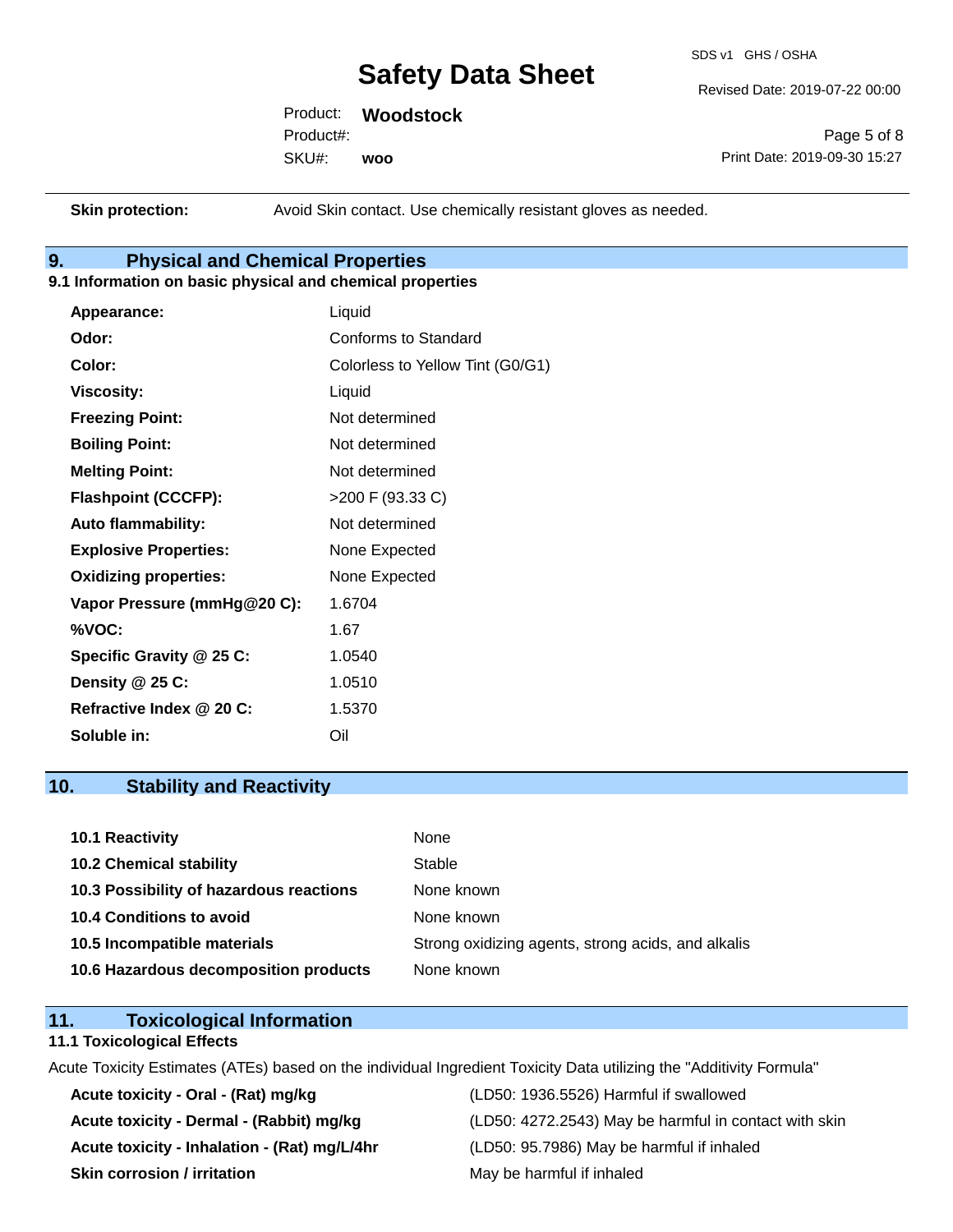SDS v1 GHS / OSHA

Revised Date: 2019-07-22 00:00

Product: **Woodstock**  SKU#: Product#: **woo**

Page 6 of 8 Print Date: 2019-09-30 15:27

| Serious eye damage / irritation                    | Not classified - the classification criteria are not met |
|----------------------------------------------------|----------------------------------------------------------|
| <b>Respiratory sensitization</b>                   | Not classified - the classification criteria are not met |
| <b>Skin sensitization</b>                          | May cause an allergic skin reaction                      |
| <b>Germ cell mutagenicity</b>                      | Not classified - the classification criteria are not met |
| Carcinogenicity                                    | Not classified - the classification criteria are not met |
| <b>Reproductive toxicity</b>                       | Not classified - the classification criteria are not met |
| Specific target organ toxicity - single exposure   | Not classified - the classification criteria are not met |
| Specific target organ toxicity - repeated exposure | Not classified - the classification criteria are not met |
| <b>Aspiration hazard</b>                           | Not classified - the classification criteria are not met |

# **12. Ecological Information**

**12.1 Toxicity**

| <b>Acute acquatic toxicity</b>     | Very Toxic to aquatic life                      |
|------------------------------------|-------------------------------------------------|
| <b>Chronic acquatic toxicity</b>   | Toxic to aquatic life with long lasting effects |
| <b>Toxicity Data on soil</b>       | no data available                               |
| <b>Toxicity on other organisms</b> | no data available                               |
|                                    |                                                 |
| 12.2 Persistence and degradability | no data available                               |
| 12.3 Bioaccumulative potential     | no data available                               |
| 12.4 Mobility in soil              | no data available                               |
| 12.5 Other adverse effects         | no data available                               |
|                                    |                                                 |

#### **13. Disposal Conditions**

### **13.1 Waste treatment methods**

Do not allow product to reach sewage systems. Dispose of in accordance with all local and national regulations. Send to a licensed waste management company.The product should not be allowed to enter drains, water courses or the soil. Do not contaminate ponds, waterways or ditches with chemical or used container.

# **14. Transport Information**

| <b>Marine Pollutant</b>                                                                  | Yes. Ingredient of greatest environmental impact:<br>120-51-4 : (60 - 70 %) : Benzyl Benzoate |                                     |                   |                 |        |
|------------------------------------------------------------------------------------------|-----------------------------------------------------------------------------------------------|-------------------------------------|-------------------|-----------------|--------|
| <b>Regulator</b>                                                                         |                                                                                               | <b>Class</b>                        | <b>Pack Group</b> | <b>Sub Risk</b> | UN-nr. |
| U.S. DOT (Non-Bulk)<br><b>Chemicals NOI</b><br><b>ADR/RID (International Road/Rail)</b>  |                                                                                               | Not Regulated - Not Dangerous Goods |                   |                 |        |
| <b>Environmentally Hazardous</b><br>Substance, Liquid, n.o.s.<br><b>IATA (Air Cargo)</b> |                                                                                               | 9                                   | Ш                 |                 | UN3082 |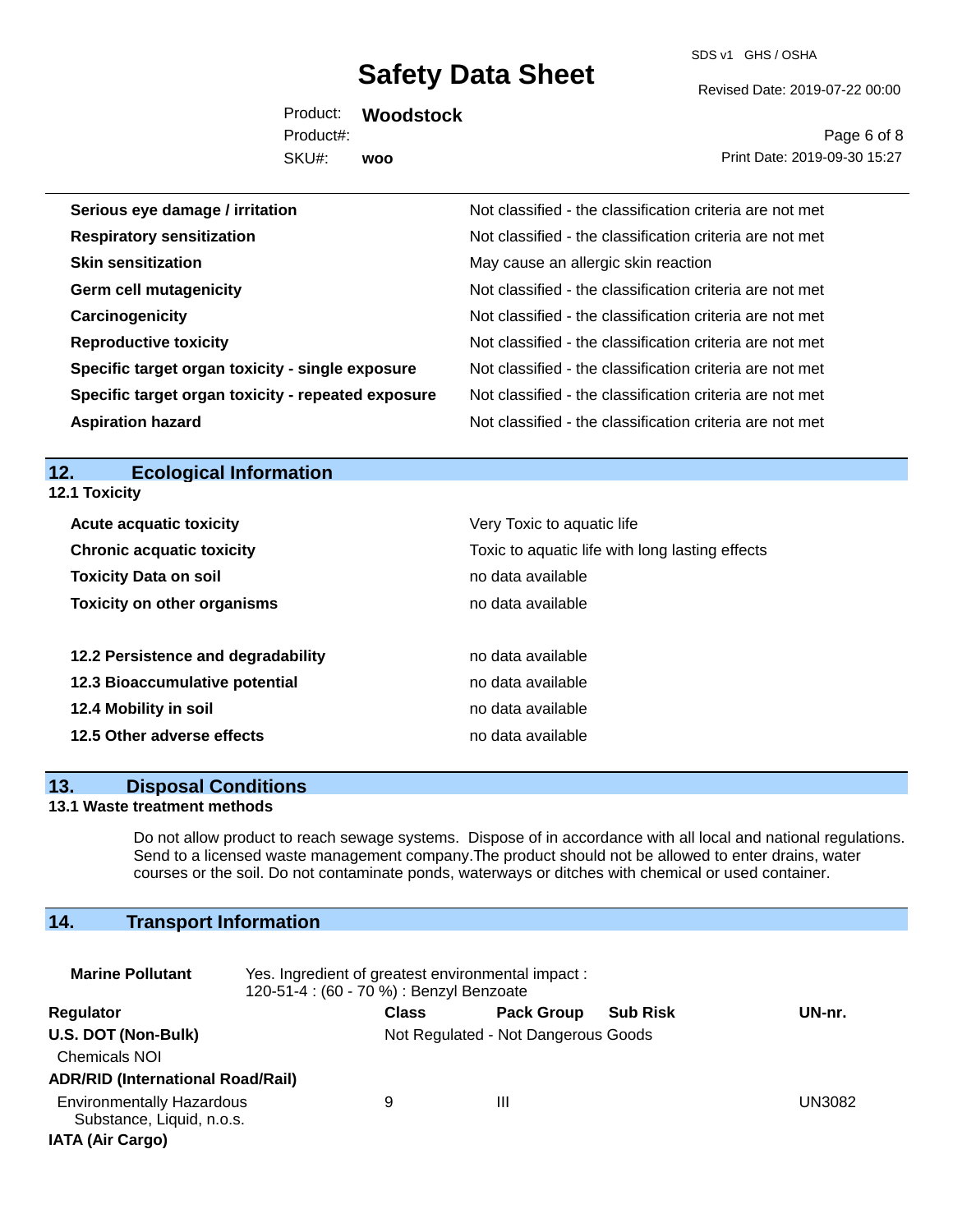SDS v1 GHS / OSHA

Revised Date: 2019-07-22 00:00

|                                                               | Product:                   | <b>Woodstock</b> |                                                                                                 |                              |  |
|---------------------------------------------------------------|----------------------------|------------------|-------------------------------------------------------------------------------------------------|------------------------------|--|
|                                                               | Product#:                  |                  |                                                                                                 | Page 7 of 8                  |  |
|                                                               | SKU#:                      | <b>WOO</b>       |                                                                                                 | Print Date: 2019-09-30 15:27 |  |
| <b>Environmentally Hazardous</b><br>Substance, Liquid, n.o.s. |                            | 9                | III                                                                                             | <b>UN3082</b>                |  |
| <b>IMDG (Sea)</b>                                             |                            |                  |                                                                                                 |                              |  |
| <b>Environmentally Hazardous</b><br>Substance, Liquid, n.o.s. |                            | 9                | $\mathbf{III}$                                                                                  | <b>UN3082</b>                |  |
| 15.<br><b>Regulatory Information</b>                          |                            |                  |                                                                                                 |                              |  |
| <b>U.S. Federal Regulations</b>                               |                            |                  |                                                                                                 |                              |  |
| <b>TSCA (Toxic Substance Control Act)</b>                     |                            |                  | All components of the substance/mixture are listed or exempt                                    |                              |  |
| 40 CFR(EPCRA, SARA, CERCLA and CAA)                           |                            |                  | This product contains NO components of concern.                                                 |                              |  |
| <b>U.S. State Regulations</b>                                 |                            |                  |                                                                                                 |                              |  |
| <b>California Proposition 65 Warning</b>                      |                            |                  | This product contains the following components:                                                 |                              |  |
| 94-59-7                                                       | $202 - 345 - 4 \leq 7$ ppm |                  | Safrole (Natural Source)                                                                        |                              |  |
| $93 - 15 - 2$                                                 | $202 - 223 - 0 \leq 3$ ppm |                  | Methyl Eugenol (Natural Source)                                                                 |                              |  |
| <b>Canadian Regulations</b>                                   |                            |                  |                                                                                                 |                              |  |
| <b>DSL</b>                                                    |                            |                  | 99.94% of the components are listed or exempt. The following<br>components are NOT on the List: |                              |  |
| 67801-20-1                                                    | 267-140-4 0.01 - 0.1%      |                  | 3-Methyl-5-(2,2,3-trimethyl-3-cyclopenten-1-yl)pent-4-en-2-ol                                   |                              |  |
| 16.<br><b>Other Information</b>                               |                            |                  |                                                                                                 |                              |  |

# **GHS H-Statements referred to under section 3 and not listed in section 2**

| H227 : Combustible liquid                                  | H303: May be harmful if swallowed                              |  |  |
|------------------------------------------------------------|----------------------------------------------------------------|--|--|
| H316 : Causes mild skin irritation                         | H317 : May cause an allergic skin reaction                     |  |  |
| H319 : Causes serious eye irritation                       | H320 : Causes eye irritation                                   |  |  |
| H361 : Suspected of damaging fertility or the unborn child | H401 : Toxic to aquatic life                                   |  |  |
| H402 : Harmful to aquatic life                             | H410 : Very toxic to aquatic life with long lasting<br>effects |  |  |
| H412 : Harmful to aquatic life with long lasting effects   |                                                                |  |  |
| <b>Total Fractional Values</b>                             |                                                                |  |  |
| (TFV) Risk                                                 | (TFV) Risk                                                     |  |  |
| (78.86) Aquatic Chronic Toxicity, Category 3               | (52.19) Acute Toxicity Inhalation, Category 5                  |  |  |
| (35.00) Sensitization, Skin, Category 1A                   | (7.88) Aquatic Chronic Toxicity, Category 2                    |  |  |
| (5.00) Sensitization, Skin, Category 1B                    | (3.59) Aquatic Chronic Toxicity, Category 4                    |  |  |
| (3.07) Aquatic Acute Toxicity, Category 1                  | (2.38) Skin Corrosion/Irritation, Category 3                   |  |  |
| (1.17) Skin Corrosion/Irritation, Category 2               | (1.17) Acute Toxicity Dermal, Category 5                       |  |  |
| (1.03) Acute Toxicity Oral, Category 4                     |                                                                |  |  |